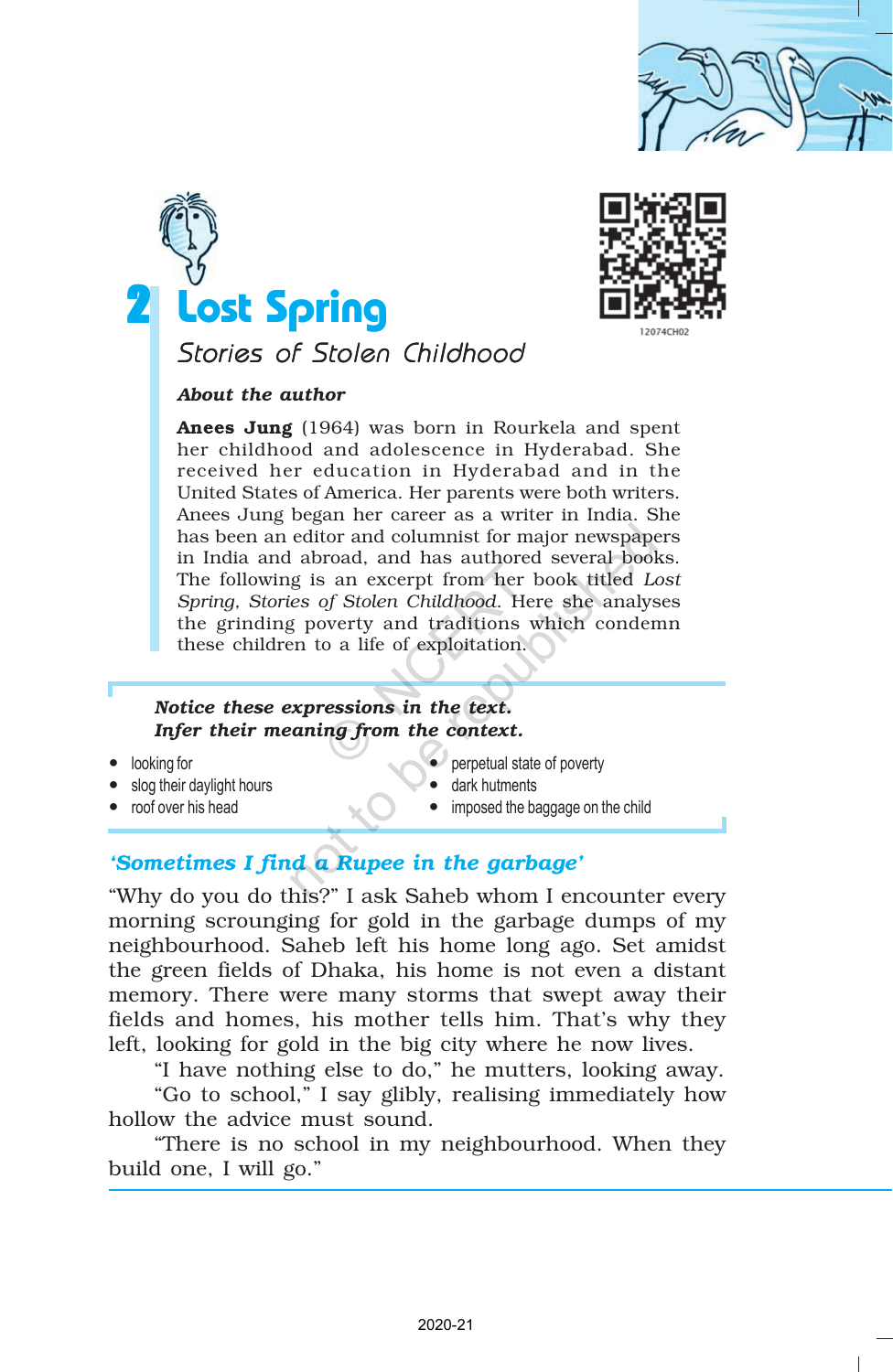

"If I start a school, will you come?" I ask, half-joking. "Yes," he says, smiling broadly.

A few days later I see him running up to me. "Is your school ready?"

"It takes longer to build a school," I say, embarrassed at having made a promise that was not meant. But promises like mine abound in every corner of his bleak world.

After months of knowing him, I ask him his name. "Saheb-e-Alam," he announces. He does not know what it means. If he knew its meaning — lord of the universe he would have a hard time believing it. Unaware of what his name represents, he roams the streets with his friends, an army of barefoot boys who appear like the morning birds and disappear at noon. Over the months, I have come to recognise each of them.

"Why aren't you wearing *chappals*?" I ask one.

"My mother did not bring them down from the shelf," he answers simply.

"Even if she did he will throw them off," adds another who is wearing shoes that do not match. When I comment on it, he shuffles his feet and says nothing. "I want shoes," says a third boy who has never owned a pair all his life. Travelling across the country I have seen children walking barefoot, in cities, on village roads. It is not lack of money but a tradition to stay barefoot, is one explanation. I wonder if this is only an excuse to explain away a perpetual state of poverty. ach of them.<br>
ren't you wearing *chappals*?" I ask<br>
ther did not bring them down fron<br>
simply.<br>
f she did he will throw them off," a<br>
ng shoes that do not match. When I<br>
es his feet and says nothing. "I want<br>
who has never

I remember a story a man from Udipi once told me. As a young boy he would go to school past an old temple, where his father was a priest. He would stop briefly at the temple and pray for a pair of shoes. Thirty years later I visited his town and the temple, which was now drowned in an air of

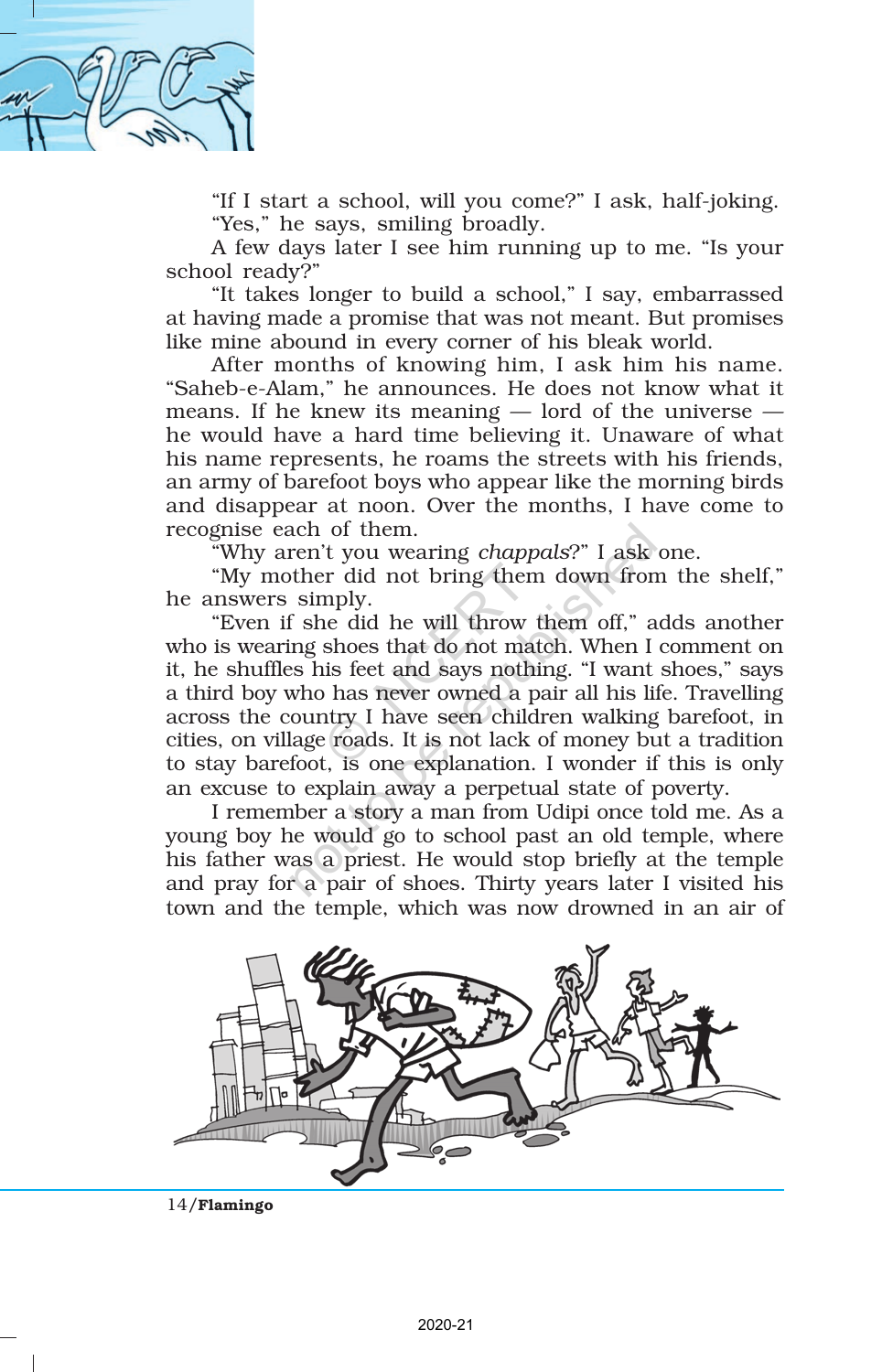

desolation. In the backyard, where lived the new priest, there were red and white plastic chairs. A young boy dressed in a grey uniform, wearing socks and shoes, arrived panting and threw his school bag on a folding bed. Looking at the boy, I remembered the prayer another boy had made to the goddess when he had finally got a pair of shoes, "Let me never lose them." The goddess had granted his prayer. Young boys like the son of the priest now wore shoes. But many others like the ragpickers in my neighbourhood remain shoeless.

My acquaintance with the barefoot ragpickers leads me to Seemapuri, a place on the periphery of Delhi yet miles away from it, metaphorically. Those who live here are squatters who came from Bangladesh back in 1971. Saheb's family is among them. Seemapuri was then a wilderness. It still is, but it is no longer empty. In structures of mud, with roofs of tin and tarpaulin, devoid of sewage, drainage or running water, live 10,000 ragpickers. They have lived here for more than thirty years without an identity, without permits but with ration cards that get their names on voters' lists and enable them to buy grain. Food is more important for survival than an identity. "If at the end of the day we can feed our families and go to bed without an aching stomach, we would rather live here than in the fields that gave us no grain," say a group of women in tattered saris when I ask them why they left their beautiful land of green fields and rivers. Wherever they find food, they pitch their tents that become transit homes. Children grow up in them, becoming partners in survival. And survival in Seemapuri means rag-picking. Through the years, it has acquired the proportions of a fine art. Garbage to them is gold. It is their daily bread, a roof over their heads, even if it is a leaking roof. But for a child it is even more. 0,000 ragpickers. The y years without an on cards that get their n to buy grain, Food identity. "If at the es and go to bed w rather live here than ay a group of womer y they left their beau nerever they find food ansit ho o longer empty. In structures of meta-<br>tarpaulin, devoid of sewage, drain<br>ve 10,000 ragpickers. They have live<br>irty years without an identity, w<br>ration cards that get their names on<br>hem to buy grain. Food is more imp<br>an id

"I sometimes find a rupee, even a ten-rupee note," Saheb says, his eyes lighting up. When you can find a silver coin in a heap of garbage, you don't stop scrounging, for there is hope of finding more. It seems that for children, garbage has a meaning different from what it means to their parents. For the children it is wrapped in wonder, for the elders it is a means of survival.

One winter morning I see Saheb standing by the fenced gate of the neighbourhood club, watching two young men dressed in white, playing tennis. "I like the game," he hums, content to watch it standing behind the fence. "I go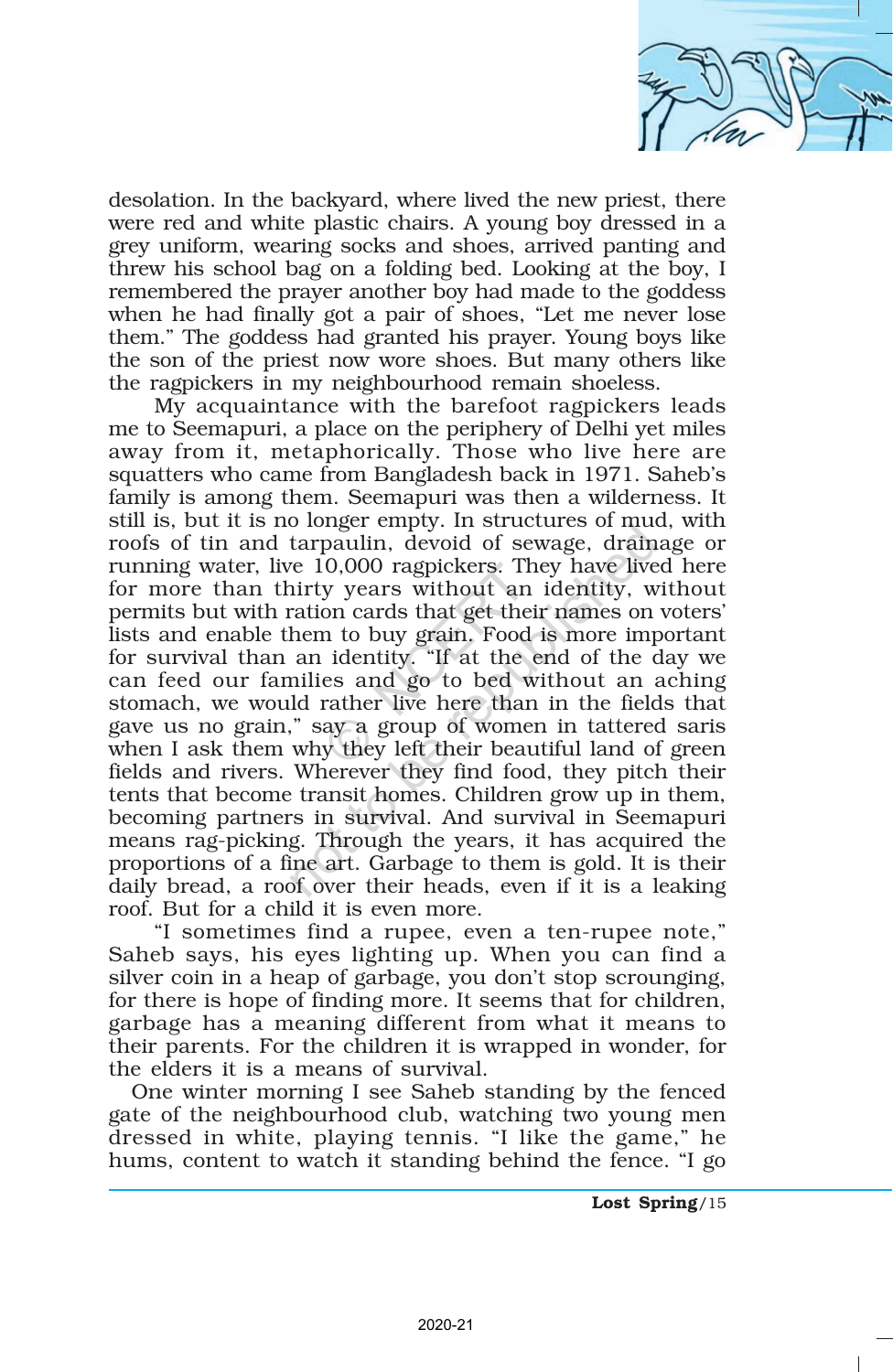

inside when no one is around," he admits. "The gatekeeper lets me use the swing."

Saheb too is wearing tennis shoes that look strange over his discoloured shirt and shorts. "Someone gave them to me," he says in the manner of an explanation. The fact that they are discarded shoes of some rich boy,

who perhaps refused to wear them because of a hole in one of them, does not bother him. For one who has walked barefoot, even shoes with a hole is a dream come true. But the game he is watching so intently is out of his reach.

This morning, Saheb is on his way to the milk booth. In his hand is a steel canister. "I now work in a tea stall down the road," he says, pointing in

the distance. "I am paid 800 rupees and all my meals." Does he like the job? I ask. His face, I see, has lost the carefree look. The steel canister seems heavier than the plastic bag he would carry so lightly over his shoulder. The bag was his. The canister belongs to the man who owns the tea shop. Saheb is no longer his own master! The Mercy Control of the Conduction of the Conduction of the Conduction of the Conduction of the Scheen of the Conduction of the Conduction of the Conduction of the Conduction of the Conduction of the Conduction of the Con intently is out of l<br>This morning,<br>his way to the mi<br>his hand is a ste<br>"I now work in a te<br>"I now work in a te<br>"I now work in a te<br>"I now work in a te<br>"I now work in a te<br>"I now work in a te<br>"I now work in a te<br>"I now work

## *"I want to drive a car"*

Mukesh insists on being his own master. "I will be a motor mechanic," he announces.

"Do you know anything about cars?" I ask.

- 1. What is Saheb looking for in the garbage dumps? Where is he and where has he come from?
- 2. What explanations does the author offer for the children not wearing footwear?
- 3. Is Saheb happy working at the tea-stall? Explain.

"I will learn to drive a car," he answers, looking straight into my eyes. His dream looms like a mirage amidst the dust of streets that fill his town Firozabad, famous for its bangles. Every other family in Firozabad is engaged in making bangles. It is the centre of India's glass-blowing industry where families have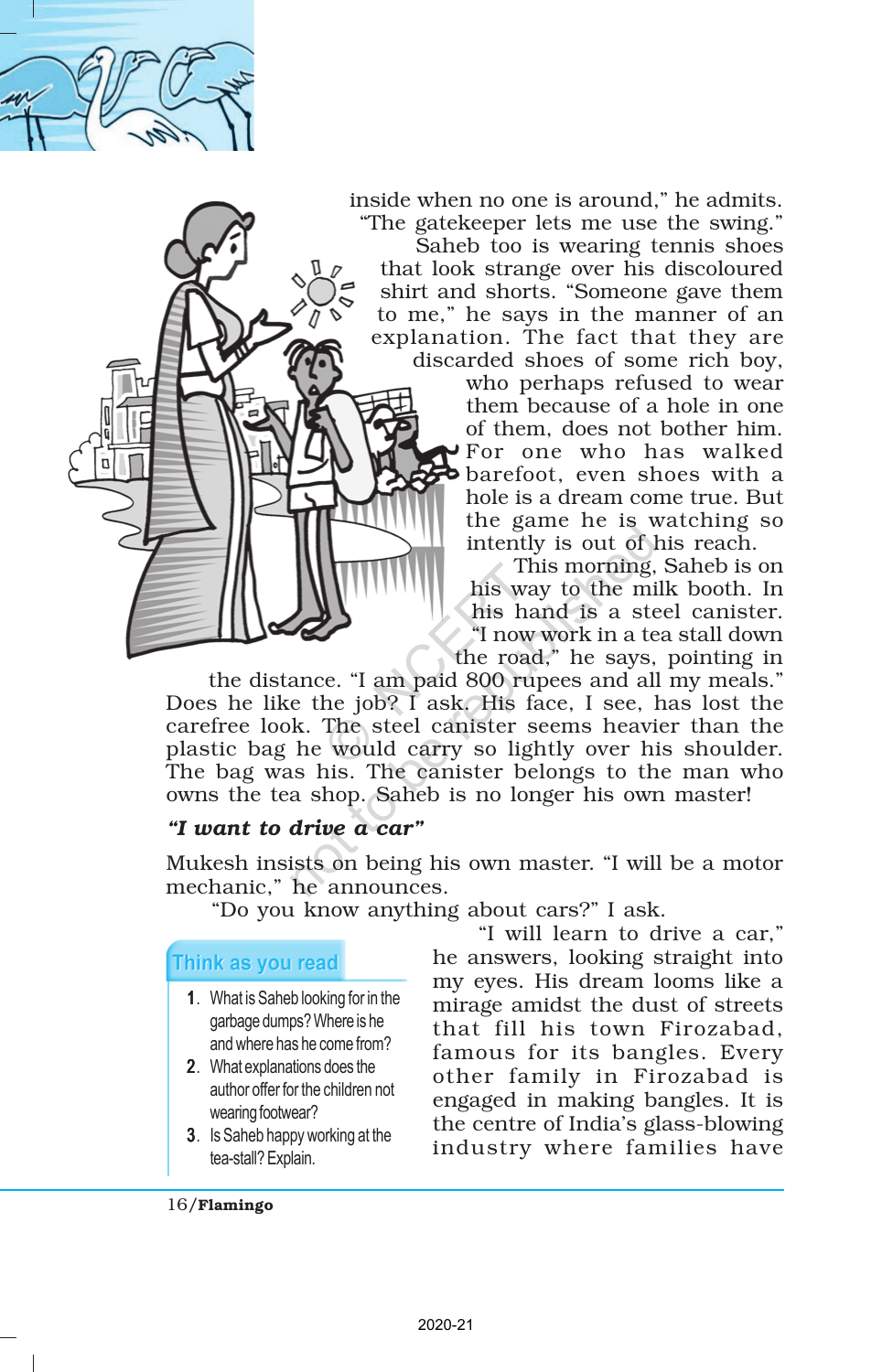

spent generations working around furnaces, welding glass, making bangles for all the women in the land it seems.

Mukesh's family is among them. None of them know that it is illegal for children like him to work in the glass furnaces with high temperatures, in dingy cells without air and light; that the law, if enforced, could get him and all those 20,000 children out of the hot furnaces where they slog their daylight hours, often losing the brightness of their eyes. Mukesh's eyes beam as he volunteers to take me home, which he proudly says is being rebuilt. We walk down stinking lanes choked with garbage, past homes that remain hovels with crumbling walls, wobbly doors, no windows, crowded with families of humans and animals coexisting in a primeval state. He stops at the door of one such house, bangs a wobbly iron door with his foot, and pushes it open. We enter a half-built shack. In one part of it, thatched with dead grass, is a firewood stove over which sits a large vessel of sizzling spinach leaves. On the ground, in large aluminium platters, are more chopped vegetables. A frail young woman is cooking the evening meal for the whole family. Through eyes filled with smoke she smiles. She is the wife of Mukesh's elder brother. Not much older in years, she has begun to command respect as the *bahu*, the daughter-in-law of the house, already in charge of three men — her husband, Mukesh and their father. When the older man enters, she gently withdraws behind the broken wall and brings her veil closer to her face. As custom demands, daughters-inlaw must veil their faces before male elders. In this case the elder is an impoverished bangle maker. Despite long years of hard labour, first as a tailor, then a bangle maker, he has failed to renovate a house, send his two sons to school. All he has managed to do is teach them what he knows — the art of making bangles. snack. In one part of coord stove over which<br>wes. On the ground, if opped vegetables. A f<br>ing meal for the whole<br>e she smiles. She is the whole<br>harge of three men<br>harge of three men<br>ther. When the older hind the broken wa<br> For door with his foot, and pushes if will shack. In one part of it, thatcher rewood stove over which sits a large alum and the republic serves. On the ground, in large alum and the proped vegetables. A frail young vening

"It is his *karam*, his destiny," says Mukesh's grandmother, who has watched her own husband go blind with the dust from polishing the glass of bangles. "Can a god-given lineage ever be broken?" she implies. Born in the caste of bangle makers, they have seen nothing but  $b$ angles  $-$  in the house, in the yard, in every other house, every other yard, every street in Firozabad. Spirals of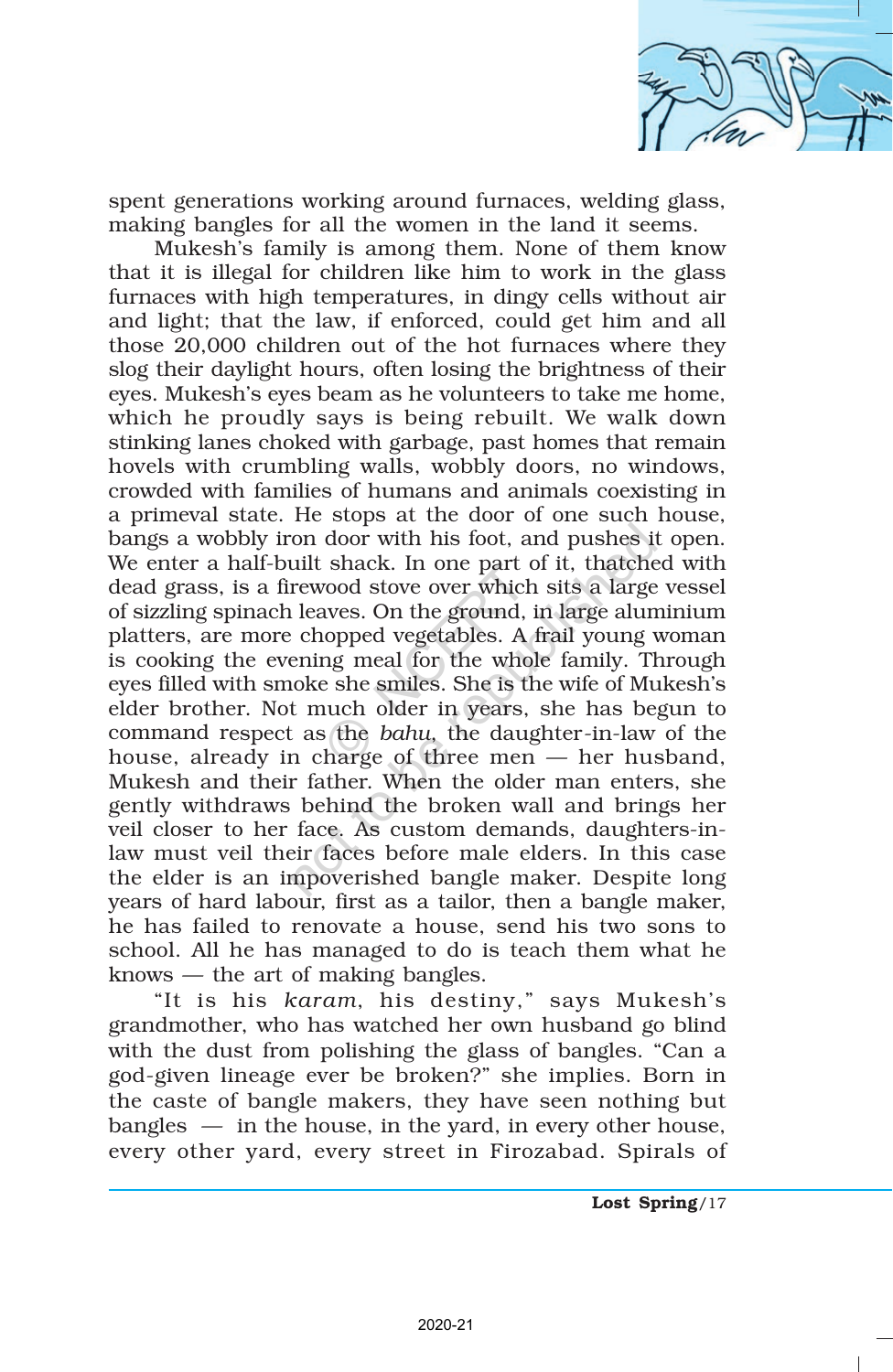

bangles — sunny gold, paddy green, royal blue, pink, purple, every colour born out of the seven colours of the rainbow — lie in mounds in unkempt yards, are piled on four-wheeled handcarts, pushed by young men along the narrow lanes of the shanty town. And in dark hutments, next to lines of flames of flickering oil lamps, sit boys and girls with their fathers and mothers, welding pieces of coloured glass into circles of bangles. Their eyes are more adjusted to the dark than to the light outside. That is why they often end up losing their eyesight before they become adults.

Savita, a young girl in a drab pink dress, sits alongside an elderly woman, soldering pieces of glass. As her hands move mechanically like the tongs of a machine, I wonder if she knows the sanctity of the bangles she helps make. It symbolises an Indian woman's *suhaag*, auspiciousness in marriage. It will dawn on her suddenly one day when her head is draped with a red veil, her hands dyed red with henna, and red bangles rolled onto her wrists. She will then become a bride. Like the old woman beside her who became one many years ago. She still has bangles on her wrist, but no light in her eyes. *"Ek waqt ser bhar khana bhi nahin khaya,"* she says, in a voice drained of joy. She has not enjoyed even one full meal in her entire lifetime that's what she has reaped! Her husband, an old man with a flowing beard, says, "I know nothing except bangles. All I have done is make a house for the family to live in." between the bang and the bang<br>
Indian woman's suh<br>
Il dawn on her sudde<br>
Il dawn on her sudde<br>
Il dawn on her sudde<br>
In divith a red veil, here<br>
or the bangles rolled ont<br>
bride. Like the old v<br>
any years ago. She s<br>
ght i unically like the tongs of a machine,<br>the sanctity of the bangles she hel<br>an Indian woman's *suhaag*, auspic<br>will dawn on her suddenly one da<br>ped with a red veil, her hands dy<br>red bangles rolled onto her wris<br>e a bride. L

Hearing him, one wonders if he has achieved what many have failed in their lifetime. He has a roof over his head!

The cry of not having money to do anything except carry on the business of making bangles, not even enough to eat, rings in every home. The young men echo the lament of their elders. Little has moved with time, it seems, in Firozabad. Years of mind-numbing toil have killed all initiative and the ability to dream.

"Why not organise yourselves into a cooperative?" I ask a group of young men who have fallen into the vicious circle of middlemen who trapped their fathers and forefathers. "Even if we get organised, we are the ones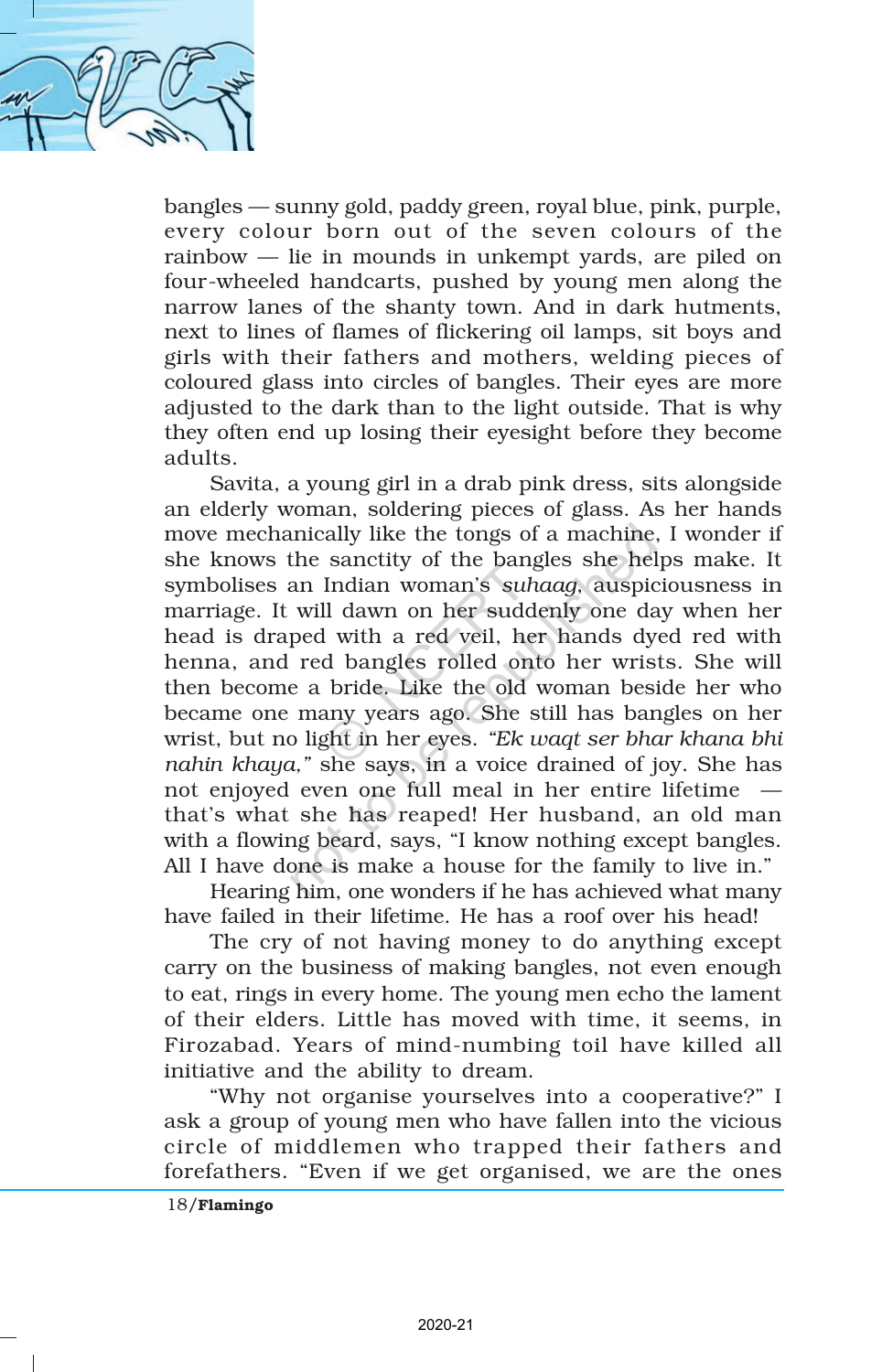

who will be hauled up by the police, beaten and dragged to jail for doing something illegal," they say. There is no leader among them, no one who could help them see things differently. Their fathers are as tired as they are. They talk endlessly in a spiral that moves from poverty to apathy to greed and to injustice.

Listening to them, I see two distinct worlds one of the family, caught in a web of poverty, burdened by the stigma of caste in which they are

born; the other a vicious circle of the *sahukars,* the middlemen,

the policemen, the keepers of law, the bureaucrats and the politicians. Together they have imposed the baggage on the child that he cannot put down. Before he is aware, he accepts it as naturally as his father. To do anything else would mean to dare. And daring is not part of his growing up. When I sense a flash of it in Mukesh I am cheered. "I want to be a motor mechanic,' he repeats. He will go to a garage and learn. But the garage is a long way Example 1<br>
Reepers of law, the<br>
ther they have important that<br>
turally as his father<br>
dare. And daring i<br>
I sense a flash of it<br>
be a motor mechanic<br>
ind learn. But the gan<br>
ill walk," he<br>
so dream of<br>
is suddenly<br>
s, star Noverty,<br>
The Reepers of law, the bureaucrate of the base of law, the bureaucrate of the base of law, the bureaucrate of the base of the base of the base of the state of the state of the state of the state of the state of

from his home. "I will walk," he insists. "Do you also dream of flying a plane?" He is suddenly silent. "No," he says, staring at the ground. In his small murmur there is an embarrassment that has not yet turned into regret. He is content to dream of cars that he sees hurtling down the streets of his town. Few airplanes fly over Firozabad.

- 1. What makes the city of Firozabad famous?
- 2. Mention the hazards of working in the glass bangles industry.
- 3. How is Mukesh's attitude to his situation different from that of his family?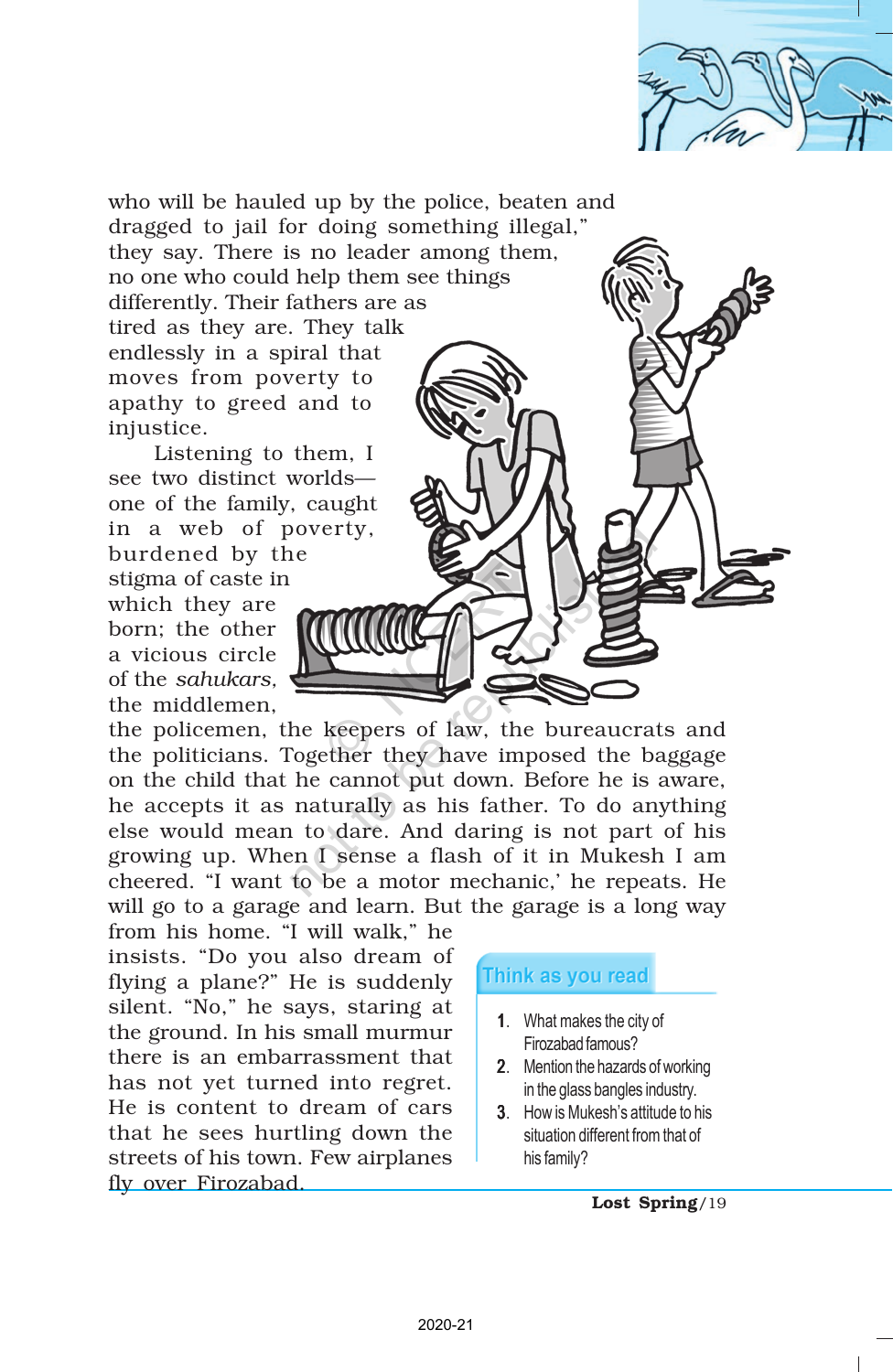

## **Understanding the text**

- 1. What could be some of the reasons for the migration of people from villages to cities?
- 2. Would you agree that promises made to poor children are rarely kept? Why do you think this happens in the incidents narrated in the text?
- 3. What forces conspire to keep the workers in the bangle industry of Firozabad in poverty?

## **Talking** about the text

- 1. How, in your opinion, can Mukesh realise his dream?
- 2. Mention the hazards of working in the glass bangles industry.
- 3. Why should child labour be eliminated and how?

## **Thinking about language**

Although this text speaks of factual events and situations of misery it transforms these situations with an almost poetical prose into a literary experience. How does it do so? Here are some literary devices:

- *Hyperbole* is a way of speaking or writing that makes something sound better or more exciting than it really is. For example: Garbage to them is gold.
- *A Metaphor,* as you may know, compares two things or ideas that are not very similar. A metaphor describes a thing in terms of a single quality or feature of some other thing; we can say that a metaphor "transfers" a quality of one thing to another. For example: The road was a ribbon of light. 2020-21<br>
2020-21<br>
2020-21<br>
2020-21<br>
2020-21<br>
2020-21<br>
2020-21<br>
2020-21<br>
2020-21<br>
2020-21<br>
2020-21<br>
2020-21<br>
2020-21<br>
2020-21<br>
2020-21<br>
2020-21<br>
2020-21<br>
2020-21<br>
2020-21<br>
2020-21<br>
2020-21<br>
2020-21<br>
2020-21 not the diminated and how?<br>
not diminated and how?<br>
not diminated and how?<br>
not diminated and how?<br>
not diminated and how?<br>
the transforms these situations with an all<br>
to a literary experience. How does it do<br>
erary devic
- *Simile* is a word or phrase that compares one thing with another using the words "like" or "as". For example: As white as snow.

*Carefully read the following phrases and sentences taken from the text. Can you identify the literary device in each example?*

- 1. Saheb-e-Alam which means the lord of the universe is directly in contrast to what Saheb is in reality.
- 2. Drowned in an air of desolation.
- 3. Seemapuri, a place on the periphery of Delhi yet miles away from it, metaphorically.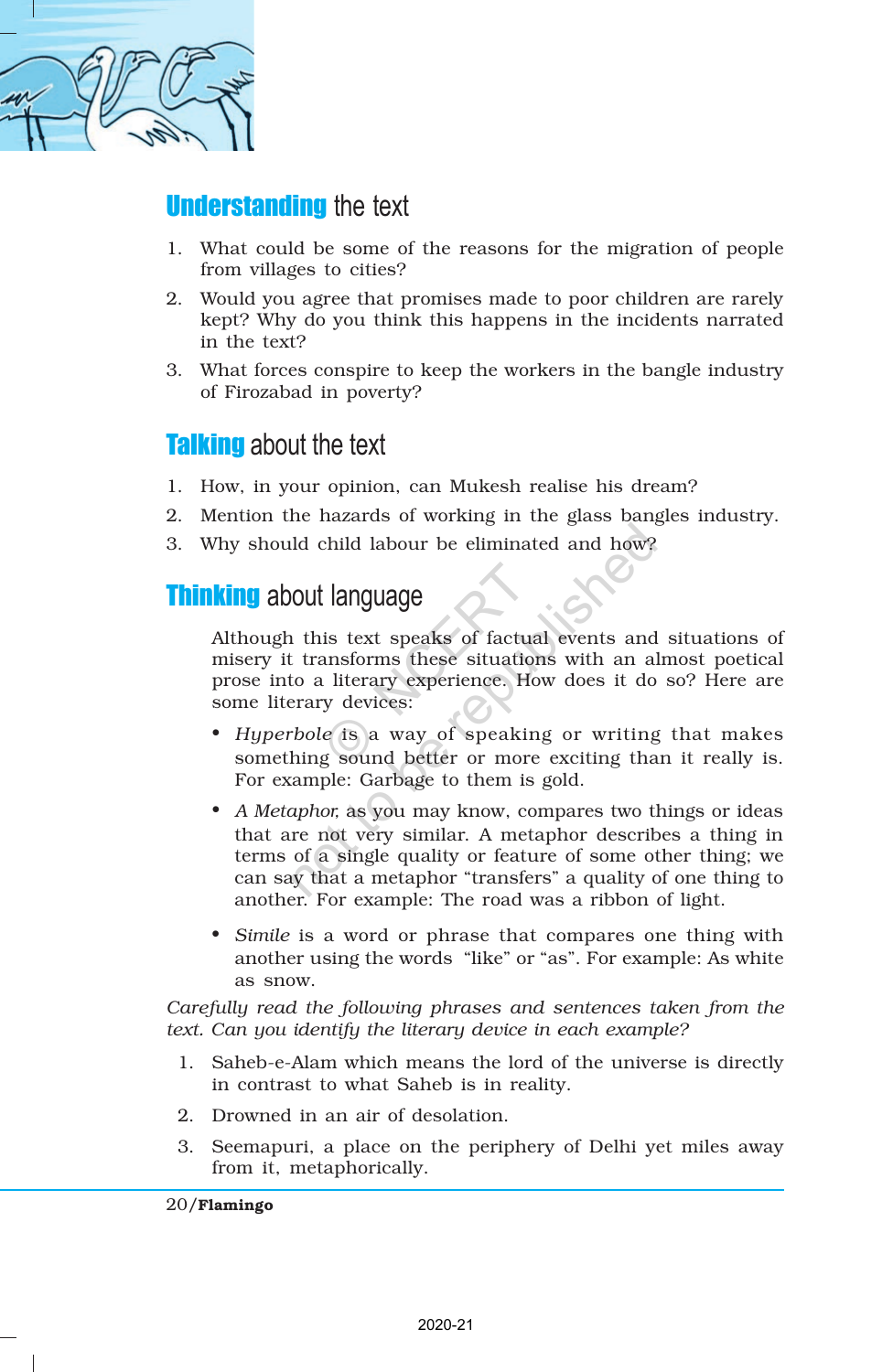

- 4. For the children it is wrapped in wonder; for the elders it is a means of survival.
- 5. As her hands move mechanically like the tongs of a machine, I wonder if she knows the sanctity of the bangles she helps make.
- 6. She still has bangles on her wrist, but not light in her eyes.
- 7. Few airplanes fly over Firozabad.
- 8. Web of poverty.
- 9. Scrounging for gold.
- 10. And survival in Seemapuri means rag-picking. Through the years, it has acquired the proportions of a fine art.
- 11. The steel canister seems heavier than the plastic bag he would carry so lightly over his shoulders.

## Things to do

The beauty of the glass bangles of Firozabad contrasts with the misery of people who produce them.

This paradox is also found in some other situations, for example, those who work in gold and diamond mines, or carpet weaving factories, and the products of their labour, the lives of construction workers, and the buildings they build. e glass bangles of Firozi<br>
le who produce them.<br>
also found in some ot<br>
o work in gold and diam<br>
and the products of theirs, and the buildings t<br>
d find examples of such<br>
ph of about 200 to 250 v<br>
start by making notes.<br>
e the glass bangles of Firozabad contras<br>beople who produce them.<br>is also found in some other situatio<br>who work in gold and diamond mines, on<br>es, and the products of their labour, the<br>orkers, and the buildings they build.<br>I

- $\bullet$  Look around and find examples of such paradoxes.
- Write a paragraph of about 200 to 250 words on any one of them. You can start by making notes.

Here is an example of how one such paragraph may begin:

*You never see the poor in this town. By day they toil, working cranes and earthmovers, squirreling deep into the hot sand to lay the foundations of chrome. By night they are banished to bleak labour camps at the outskirts of the city...*



#### **THEME**

The plight of street children forced into labour early in life and denied the opportunity of schooling.

#### SUB-THEME

The callousness of society and the political class to the sufferings of the poor.